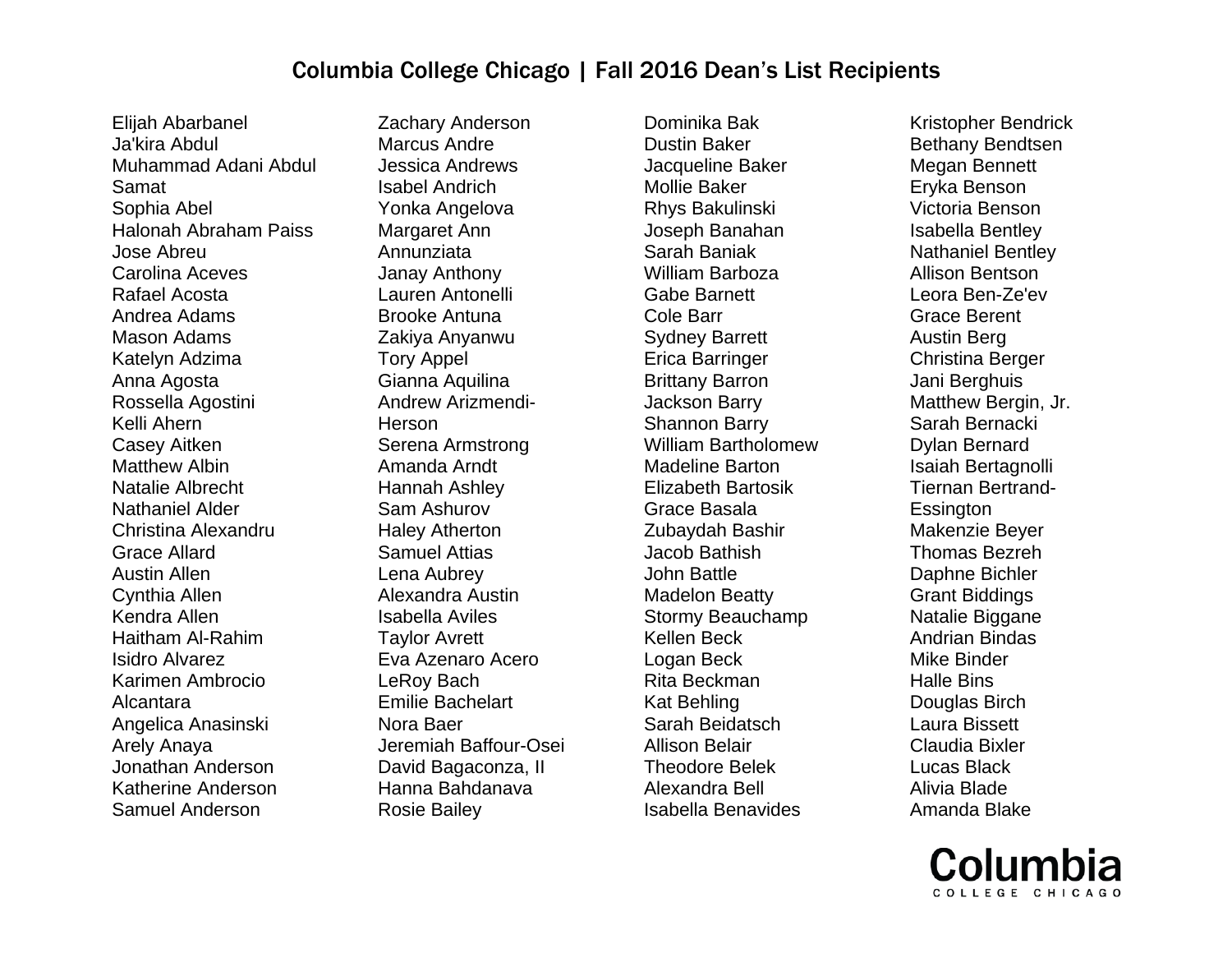Elizabeth Bland Maxwell Blaul Haley Blomquist Nicole Blunier Michael Boettner Elliott Bogdan Amanda Boike Kyara Bolanos Chandler Bolnick Madeline Bomher Frank Bongiorno Cole Bonnema Heather Boon McKena Boos Cameron Bopp Luana Borges Jeffrey Borowiak Breanna Boswell Elya Bottiger Caitlyn- Raihannah Boukary Hannah Bourdon Nathan Bowdish Alexis Bowe Caroline Bowen Zoe Bower Lyndee Boyce Ryan Boylan Rebecca Bozza Morgan Braastad Kendra Brach Emilee Brackenbury Keegan Bradac

Eric Bradach Cole Bradley Kacey Bradshaw Mia Brady Daniel Bragiel Sarah Brasseur Anna Bratsakis Victoria Brazzale Christopher Breal John Breihan Danny Brennan Paul Brennan Alexander Brinkley Richelle Brinkley Madeline Brittingham Lucille Brooks Carley Brown Connar Brown Erin Brown Mary Rose Brown Ryan Broxmeyer Elijah Bruce Tyler Brunelle John Bruner Allison Brussow Joseph Bryant Rachel Bryza Kellie Buffington Sierra Buffum Jada Buford Rachel Buhman Sylvia Bukowska Tessa Bullen

Sydney Bullock Joe Bunag Courtney Buoy Isamar Burgess Andrew Burke Hannah Burke Brianna Burkey Elizabeth Burton Aubree Buschert David Butler Erika Caldwell Margaret Caldwell Andrea Calvetti Taylor Camara Adam Campbell Margaret Campbell Victoria Campbell Allison Cannon Joey Capestany Megan Capps Gabriel Cardinal Jennifer Carlson Kaitlyn Carlson Tess Carmody Justin Carpenter Ryan Carpenter Danielle Carr Glenn Carreau Marie Carroll Scott Carstens Grace Cartwright Casey Caruso Daniel Cassidy

Courteney Castillo Genesis Castillo Mikayla Caudill Serena Celeste Stephen Chaney Oreum Chang Josh Chanowitz Elizabeth Chapa Curran Chapman Riley Chapman Tabitha Chartos David Chasanov Nicholas Chatlosh Clarissa Chevalier Glory Chitwood Hannyl Choi Philip Chovnick Andrew Christopoulos Christine Chu Dominic Cichocki Jade Cichon-Kelly Joanne Cimarosti Alyssa Cinatl Alesia Ciocan Laura Ciok Natalia Ciok Anthony Clark Audrie Clarke Liz Cleven David Cline Julia Close Liam Coballes Carlie Coccia

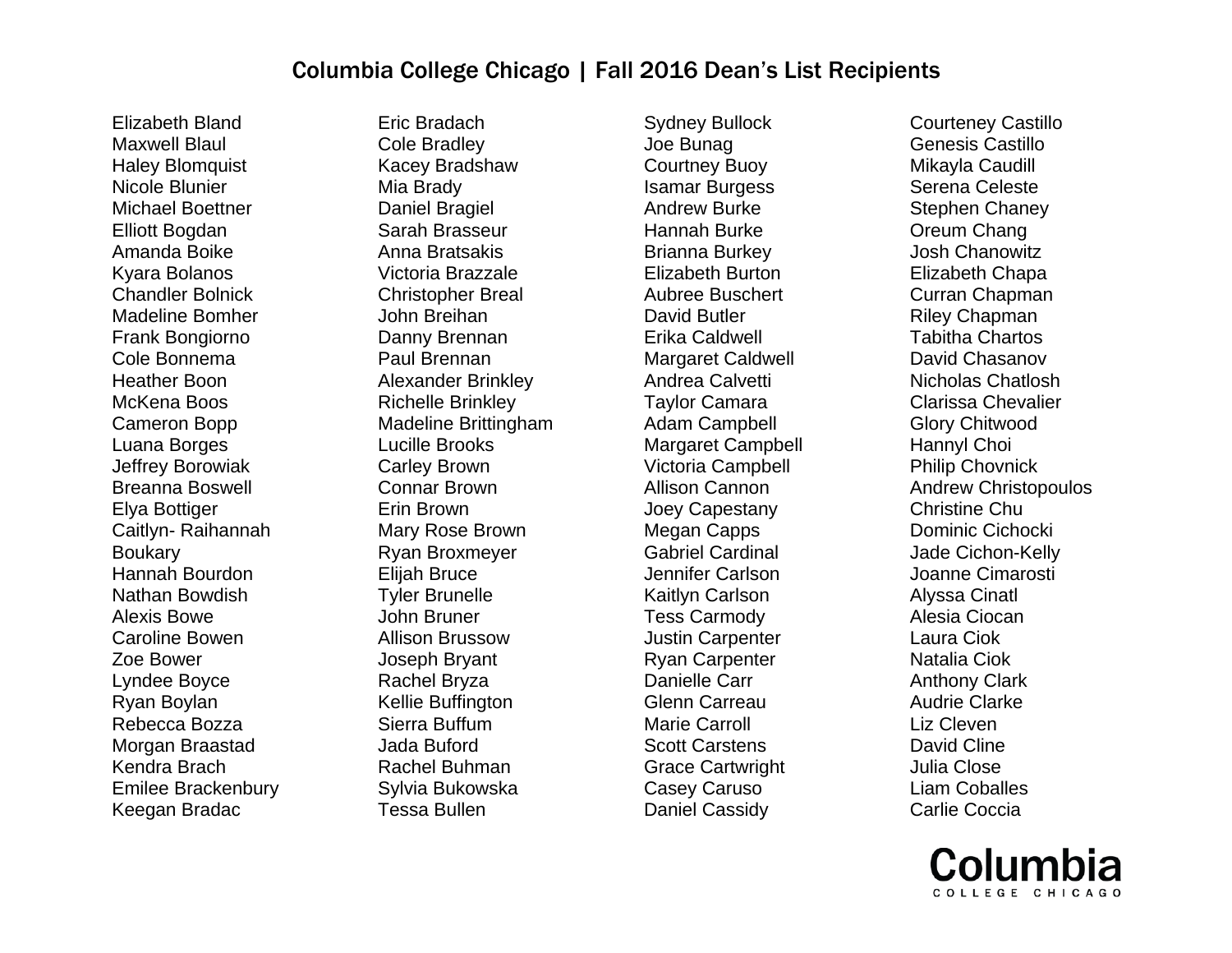Emmanuelle Coche Jon Cochran David Cochrane Grace Coelho Sarah Cohen Victoria Cohen Willem Cohen Jacob Coker Hannah Colby Madeline Cole Rachel Cole Christian Collado Annie Collick Donijah Collier Benjamin Collison Jessica Colopy Anthony Comito Samantha Conrad Sondra Cook Jacquelyn Cooper Allison Coppedge Emilio Cordova Sophie Cormier Joshua Corson Daniela Cortes Ismael Cossyleon Jupiter Costantino Simona Costanzi Bailey Cox Jacob Cox Karsten Cox Lillian Cozzens Braden Creel

Mackenzie Crosson Macy Crowe Austin Crowley Isabella Crum Ryan Cruz Morgan Csejtey Kamerin Cummings Maggie Curran Thomas Cushing Ashe Cyr Annetta Czerwien Julia Czoch Sarah Dallaire Marlena Damico Katherine Daniel Zoey Danielson Kaitlyn Daniluk Mayan Darbyshire Will Data Cynthia Davalos Heather Davies Trevor Davies Brianna Davis Carla Davis Carly Davis Connor Davis Emily Davis Mikayla Davis Caroline Day Megan Day Natalie Day Olivia Day Thomas Day

Jamie De Guire Michaela De Guire Alexandro De Jesus Cynthia De Jesus Gabriel De La Mora Justin De Leon Austin Deadman Randall Deadman Derek Dean Kevin Dean Danielle Deasley Anielle Debenny Ryley Decker Anthony DeFeo Sedona Delaney Daniel Delgado Brian Delisi Joshua Delk Madison DeLoach Melissa DeLong Justine Denavit Breanne Dengler Tina Dennis Alyssa Derezycky Swati Desai Amelia Detwiler Samuel Deutsch Heather Devin Margaux Di Iorio Alexx Diaz Alma Diaz Jazmin Diaz Mila Diaz

Sara Diaz de Villegas Benjamin Dib Amy Dickens Sarah Dickinson Charles Dickstein Cody Dillard Taylor Dillon Daniel Dinh Jennifer Dinh Sara DiPaolo Leilani Do Tyler Dockery Armando Dominguez Anne Donald Riley Donavan Natasha Donkoh Monique Doron Kyle Dorr Rebecca Dose Jessalyn Doss Carlos Douglas Jr., Jr. Bianca Dovarro Micki Downey Max Drenckpohl Cassandra Drennen Brent Drew-Wolak Triana Drozd Jennifer Druchniak Thorne Drwal Alexander Dudlak Steven Dudley Cole Duffy Lyndsey Dulfer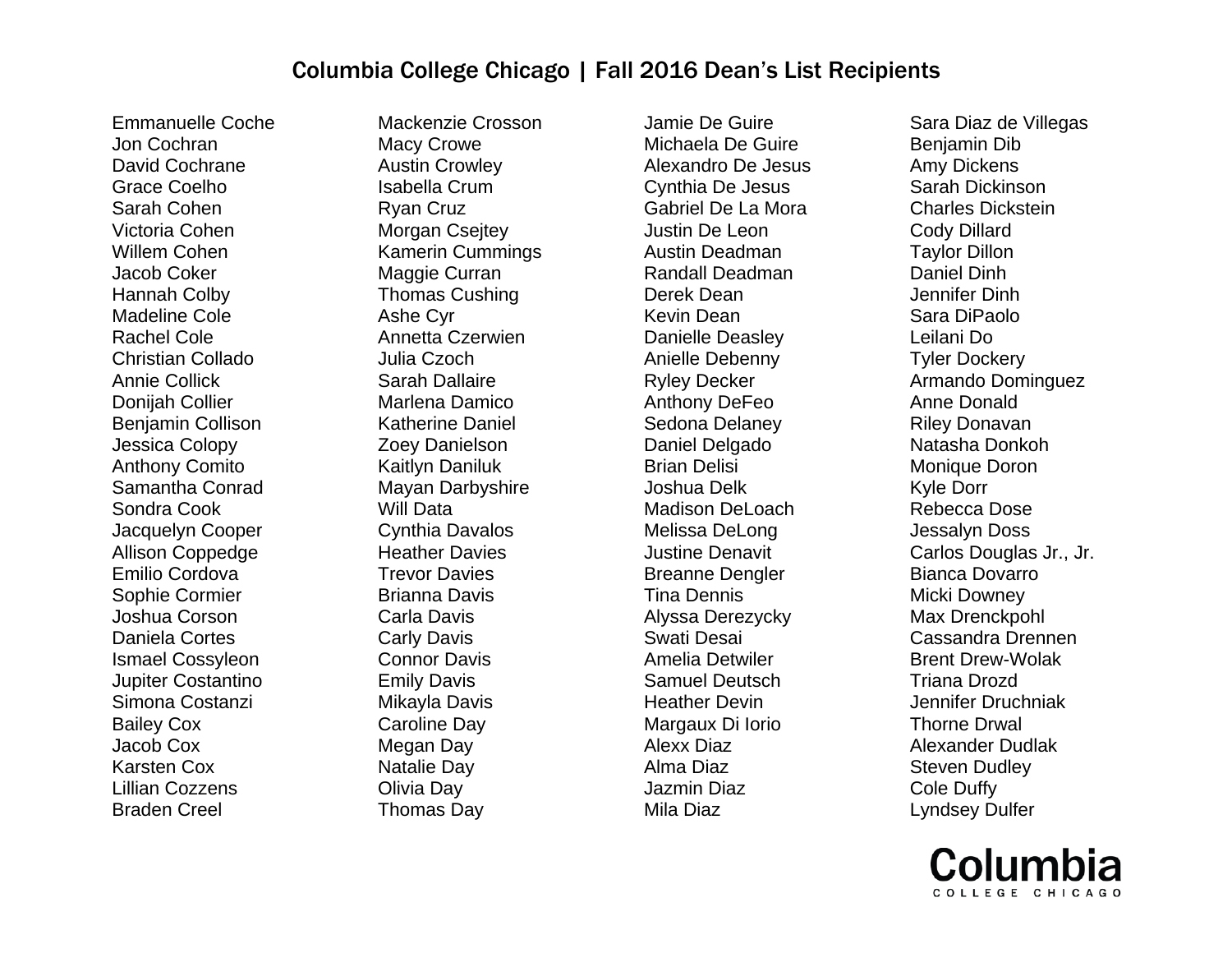Lauren Dunkelberg Andrea Dunn Luke Dyra Omega Dyson Hannah Dziura Maggi Eachus Savannah Eadens Loryn Eagleson Brendan Eathorne Courtney Eathorne Hannah Eckenroth Kennedy Edwards Steven Edwards Maria Efting Kayla Egan Dana Einersen Ian Einhorn Zoe Eitel Natalie Ekonomiuk Jared Elice Jessica Ellinger Celine Elliott Mia Elliott Karly Ellis Patrice Ellis Vanesa Emmons Johanna Endres Signe Engstrand Kevin Erickson Karla Erraez Arely Esquivel Miguel Estrada Adelaide Evans

Allyah Evans Jasmyn Evans Parriesha Evans Laila Fabien Brianna Facione Delaney Fagan Jackson Fahey Quinton Fairbourn Sacra Fallen Evan Falls Roland Fanega Grace Fanning Stefanie Farfan Hannah Faris Frances Farlee Andrew Farrar James Farrell Sara Farthing Sarah Fassett Westin Faulkner Andrew Feagley Jake Fedorowski Kasey Felgar Zach Felter Yuanpeng Feng Tyler Ferguson Kyle Ferris Matthew Festle Rebecca Fiala Olly Fici Jade Fier Matthew Filipek Alexander Fillak

Evelyn Finne Danielle Finnegan Haley Fischer Karly Fish Lindsey Fisher Clifford Fitch, IV Skylar Fitzpatrick Lindsay Fizzell Ryan Fleming Kayla Flory Rachel Flynn Louis Foglia Robi Foli Lily Folland Sydney Foltz Erika Force Madelyne Forrester Justin Fors Alexander Fortune Michaela Foster Cecile Fountain Jardim Sidney Fowler Anthony Fragale Madeline Franklin Alexandra Fredrich John Freebourn Mary Freelove Lucia Frisancho Emily Fritz Victor Froiman Tomoko Fukuda Thomas Fulfer Brionna Fuller

Ellen Fuller Tionna Fuller Lexa Funderburg Louisa Funke Victoria Gabriele Karolina Gadek Adlai Gaither-Ganim Emily Gallaugher Yan Gao Lara Garay Iris Garcia Jonathan Garcia Kate Garcia Viridiana Garcia Julio Garcia Santiago Francesca Garippo Aja Garman Brianna Garrett Kevin Garrett Stefany Garza-Luna Iva Gasparova Brandon Gassel Jason Gassel Natasha Gawrit Leah Gaynor Chase Gehrlich Alyssa Gentile Kayla Gentz Sydne Gernaat Eric Gianakakos Tori Gibbons Emily Gibson Alan Giles

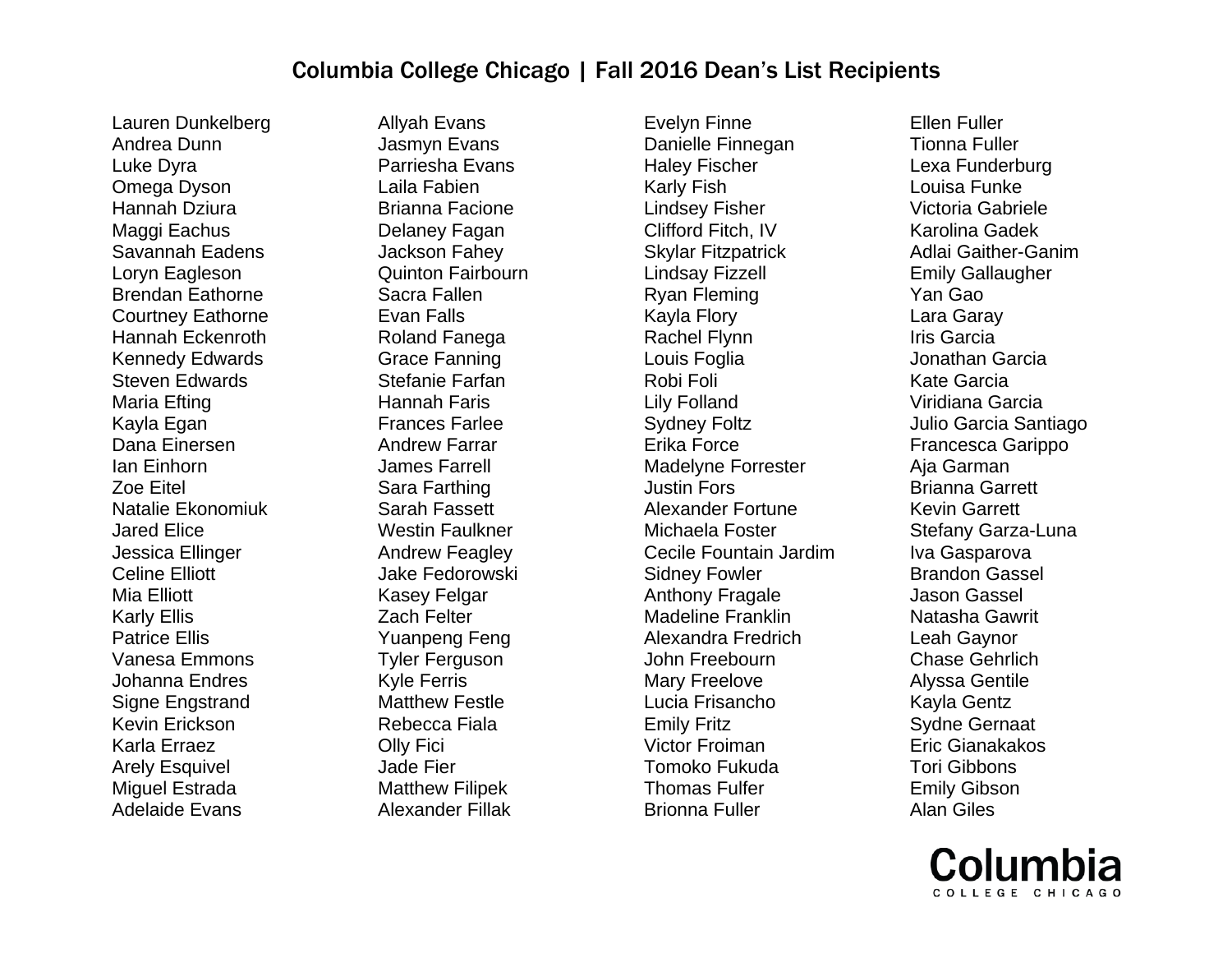Katelyn Gilland Jordan Gillespie Courtney Gilmore Chloe Gingold Lauren Giolli Joshua Giordan Julia Giroux Shawna Gish Joseph Gitzinger Emma Givens Grace Glenny Molly Gloeckner Sophie Goddard Austin Godwin Jay Goebel Morgan Gold Anna Goldberg Gretta Goldstein Christian Gonzalez Estefania Gonzalez Victor Gonzalez, Jr. Ariele Goode Jasmine Goodloe Tatiana Goodman Victoria Goodman Audrey Gorden Jeremy Gordon Ryan Gorz Madilynn Graefen Sarah Graf Cookie Graham Rachel Graham Angelo Grandi

Alexander Graner Brett Grant Mandy Grathwohl Jocelyn Gray Jerikah Greene Nia Gregory Josh Greve Da'Nelle Grier Sara Griffin Summer Griffin Cory Griffith Taylor Griffith Matthew Grimes Willow Gritzmaker Kiersten Gromm Laura Guadagnino Grace Gubbrud Ana Gubic Abby Guerra Rayhanna Guillen Evan Gulock Malhaar Gupte Lee Gusman Emma Gustafson Jonas Gustavson Jacob Gutwillig Zachary Hackman Dylan Haessly Madison Hahn David Hakala Jaleise Hall Tajma Hall Taylor Hall

Rebecca Hallstedt Parker Hamilton EunJi Han Tyler Hanlin William Hans Paige Hanson Kelsey Harenza Malena Harlan Austen Harmon Chris Harper Hanna Harper Katherine Harrington China Harris Craig Harris Kevin Harris Olivia Harris Cory Hart Jasmine Hart Ryan Hartson Giorgia Harvey Anvar Hassanpour Lameese Hassen Kathryn Hassler Matthew Hawkins Paige Hawn Daniel Hayashi Saige Hayes Aamina Haykal Zoe Hazen Madison Heacock Brianna Heath Cody Hedera Catriona Hegarty

Kyle Heger Lilja Heidarsdottir Bailey Heille Vincent Heine Casera Heining Danielle Helgeson Aryn Henderson Andrea Hernandez Nisshoken Hernandez Alexandra Herrera Jonathan Herzig Alexandra Herzog Kinsey Herzog Sarah Hierholzer Destiney Higgins Lindsey Higgins Michael Hilgendorf Molly Hill Amanda Hinkle Jennifer Hochberg Meghan Hochhalter Adeline Hocine Ray Hodges Emily Hodshire Hayden Hoerner Stephen Hoffman Lindsay Holeso Jessica Hollins Bria Holt Sarah Holzworth Robin Hopkins Patrick Horba Sydne Horton

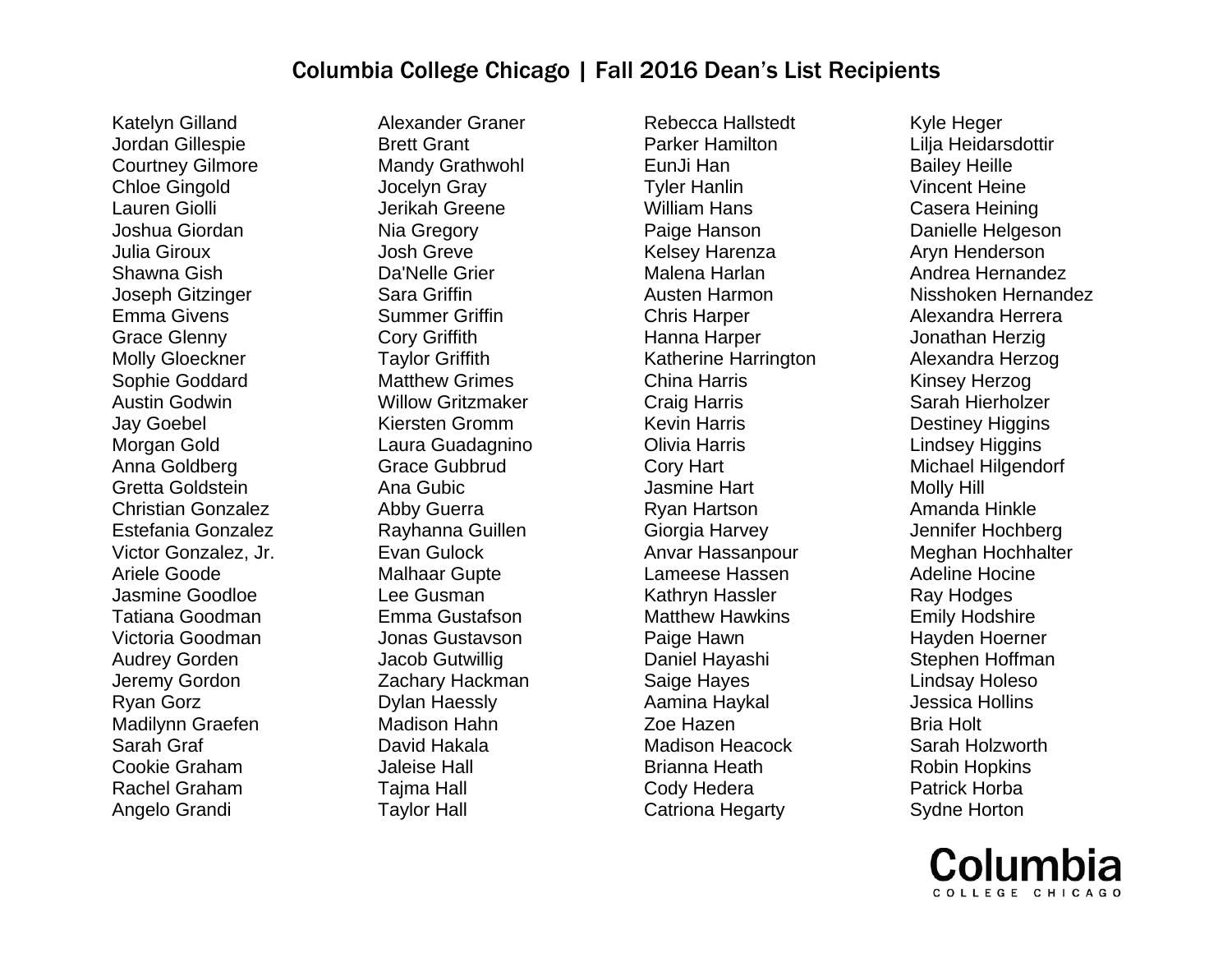Eli Horwitz Arianna Hosinski Aysha Househ Nikki Houston Carter Howard Kathryn Hoy Hsun-Hsien Huang Junxuan Huang Zachary Huber Jocelyn Hudson Michelle Huey Cameron Hughes CJ Hughes Dominique Huiras Jade Hull Daniel Humphrey Saris Huneryager Maxwell Hunt Samantha Hunter Sophia Hurley Elliot Hurtado Salgado Tanner Husman Julie Hwang Amanda Ibarra Michael Ibarra Beutelspacher Sarah Impola Prajakta Indulkar Maddy Ipema Asia Irvin Amy Isaac Dema Isbeih Samantha Ison

Camila Isopo Novi Alexandra Ivy Baylee Jackson Kerry Jackson Tristan Jackson Zack Jackson Breanne Jacobs Griselda Jaimes Marisol Jaimes Hailey Jamann Elissa Jancich Patrick Jasper Mikaila Jasso Nathalia Jean-Joseph Graham Jefferson Emma Jensen Jacquelyn Jepson Bruna Jeremias Kyle Johannsen Amanda Johnson Gillian Johnson Judah Johnson Kenyetta Johnson Matthew Johnson Mia Johnson Rebecca Johnson Tiana Johnson Serina Johnston Grant Jones Jalessa Jones Kristyn Jones Mitchell Jones Natasha Jones

Natalie Joniec Madeline Jordan Rialin Jose Adam Joseph Jordanka Josifovic Kathryn Julian Isaac Jundt Curtis Jung HyeYoon Jung Nicholas Jungers Nathan Junkroski Anna Jurevich Caleb Juza Ali-Moussa Kaba Thomas Kaempfer Rebecca Kahney Elizabeth Kaikai Mckinzie Kaiser Christine Kaitchuck Sara Kalinoski Ian Kallos Spencer Kallsen Brandon Kapelinski Amanda Kaplan Sulejman Karic, IV Isabel Karp Valerie Kasten Katarina Kaufman Sylvie Kaver Anna Kawka Cassidy Kearns Kendra Keeter-Gray Allison Keffer

Katie Kehoe Carlie Keller Kathryn Keller Leslie Keller Cameron Kelley Samuel Kelly Thomas Kelly Mercedes Kemp Bessana Kendig Alexandra Kennedy Caitlin Kennedy Dillon Kennedy Skylar Kennedy Charlotte Kennett Delenn Kerkhof Libbey Ketterer Asra Khan Sikander Khan Kenneth Khau Cassi Khou Layal Khoury Andres Kilwein-Jennerjohn Ji Hoon Kim Keith Kimberling Jacob Kimerer Alana King Sara King Jaidah Kirksey Ari Kirsch Kirsten Kirschbaum Karly Klaeser Michael Klatt

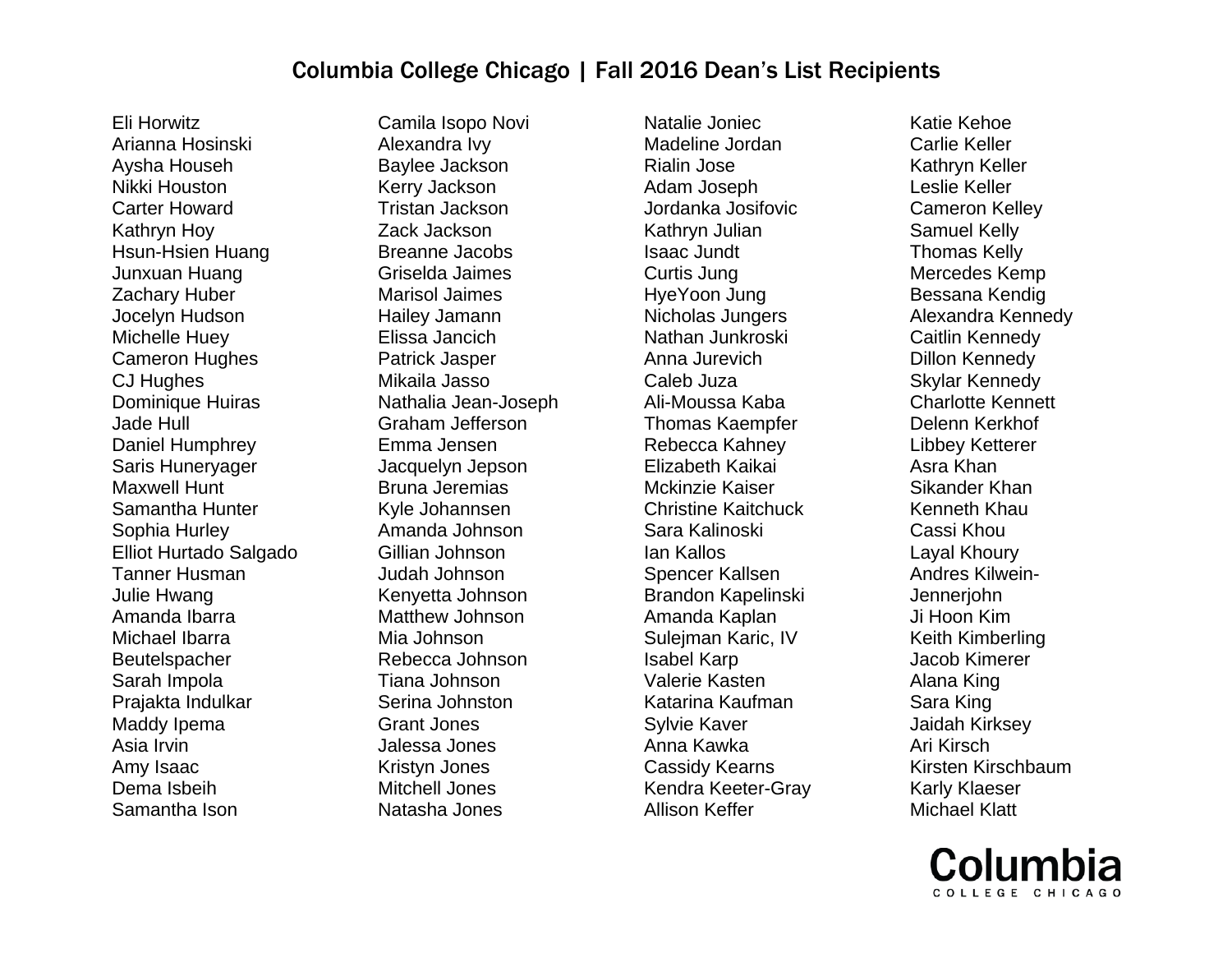Samuel Kleber Alex Klein Nicholas Klein Jacob Klibaner Greta Klim Ami Klinker Richard Klos Bre Kloski Stephanie Knafl Mark Knapp Sophia Kneznekoff John Knight Kyle Knochenhauer Shannon Kobler Owen Kobrel Curtis Koch Dagny Koehler Anya Kohlman Izabela Kokoszka Emily Konecny Nikki Konomos Tessa Konzal Erika Kooda Allison Koss Jamie Kossuth Rob Kostencki Lauren Kostiuk Wendy Kou James Kourafas Jerry Koutsis Maria Kowal Abigail Kowalczyk Jennifer Kozlowski

Kristyn Krajewski Jessica Krampe Joseph Kraus Seamus Kreitzer Erin Kron Teresa Krone Penpitcha Kruekuenpet Jacob Kryca Greg Kucera Stefan Kueller, III Robert Kuesel Tracie Kunzika Tatsuya Kurihara Kathryn Kuropas Vanda Kvjatkovski Paulina Kwik Brenden Lacer-Hallback J.T. Lachausse Austin Lahr Caroline Lake Brian Lancaster-Mayzure Victoria Landau Sarah Lane Josette Langevin Annakaren Lara Taylor Laroche Angela Larsen John Larsen Christopher Larson Samantha Larson Emma-Claire LaSaine Alena Lattik Nick Laudicina

Justin Laurel Julia Laurie Jake LaVoy Max Lazerine Zoe Lear-Tharaldson Faith Leatherman Logan Leavitt Alexis Lebron Dakota Lecos Lauren Ledajaks Alex Lee Ana-Maria Lee Cameron Lee Sarah Leeper Danny Legittino Sarah Lemcke John Lenahan, IV Garrett Lennington Ivan Leon Katherine Leonard Olivia Leonardi Alyssa Lerer Rebecca Lerner Madison Letzig Regina LeVander Luna Leverenz Jon Levert Tori Levin Zoe Levin Bruce Levy Lauren Lewis Melanie Lex Lorenzo Leyva

Cong Li Zoya Li Siyu Liang Ann Libera Katherine Lichter Kate Liddy Holly Liebenow Bryonia Liggins Stephen Lightbourn Christian Limbo Sammi Lindgren Anna Lindholm Matiel Lindley DayLeah Linton Sara Linville Sara Litland Qing Liu Teresa Liu Aaron Lockman Kaylin Loer Kaitlin Logan Ryland Logan Victoria Lombardo Lucas Lona David Lopez Julio Lopez Tyler Lopez Yazzmyne Lopez John Lorenz Adam Losoya Zoe Lourey-Christianson Kira Lovell Emily Lowery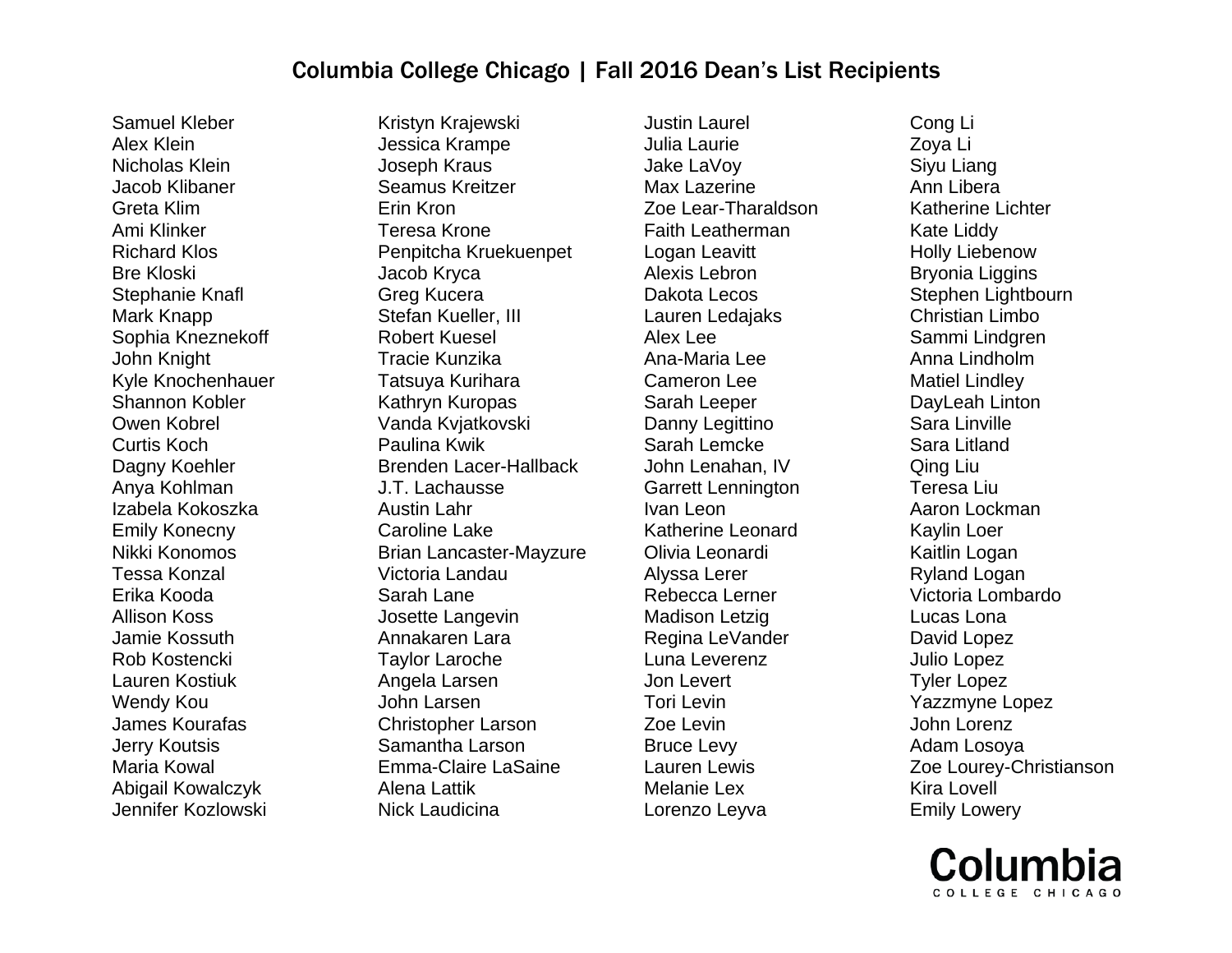Taylor Lowry Brittany Loyer Allen Lucas Cassidy Lucas Jacob Lucas Nicole Luczak Josephine Luhman Jialiang Luo Zihuan Ma, Jr. Ashley Maahs Israel Machado Lauren Maclin Megan Magensky Dominika Magon Alessandra Maiorano Berlin Mair Ayla Maisey David Majchrowicz Naomi Maldonado Fin Malone Kaden Maloney Hoi Wai Man Katelyn Mandel Maneet Mander Piper Mandle Sophie Mannaerts Victoria Manning Wan Syahirah Mansor Samantha Manthei Martha Mapes Amara Markovic Caleb Marner Nicholas Marquez

Maurizio Marrero Amanda Martens Mary Martens Aleister Martensen Charlie Martin Claire Martin Katherine Martin Linda Martin Rebecca Martin Luisa Martinez Ryan Martinez Alexis Marts Derek Martz Michael Martz Gillian Marwood Lindsay Masciola Matt Masino Alec Masterson Sarah Matheson Charles Mathieu Amelia Matteson Mulan Matthayasack Amanda Matthews Abigail Mattingly Carolyn Matyus Luis Maya Adam Mayer Sean Maymon Rhyarna Mcbride Matthew McCall Maggie McCarthy Margo Mcclane Corey McClerklin, Jr.

Connor McCluskey Lili McCormack Margaret McCoy Kendall McDermott Megan McDonald Rose McDonald Caitlin McFadden Riley Mcfarlane Larkin McGarr Madelyn McGarry Katelyn McGaw Jedah Mcgee Madison McGee Bethaney McGowan Austin McGrath Brendan McInturff Hunter McKenzie Jillian Mckenzie Rayna McKinley Lili McLaughlin John McLeod JJ McLuckie Caitlyn McMahon Jordyn Mcmillin Maria Meade McKinley Medhaug Marco Medina Tony Meers Kenneth Meinke Monica Mejia Morganne Melcher Danielle Mendez Justin Mendoza

Ruth-Anne Mendoza Maria Merino Guillermo Merlos Madalynn Mershon Jamie Meun Logan Meyer Seth Meyer Andrew Meyers Hannah Meyers Josh Meyers Manyu Miao Alexa Michalow Emily Michielutti Madison Mientus Brittany Mikel Michelle Mill Daniel Miller Emily Miller Grace Miller Grant Miller Miles Miller Rachel Miller Trisha Miller Aaron Mills Koshie Mills Matthew Mills Megan Mills Robyn Minor Asa Minter Manal Mirza Emma Mitchell Hermon Mogos Emily Mohs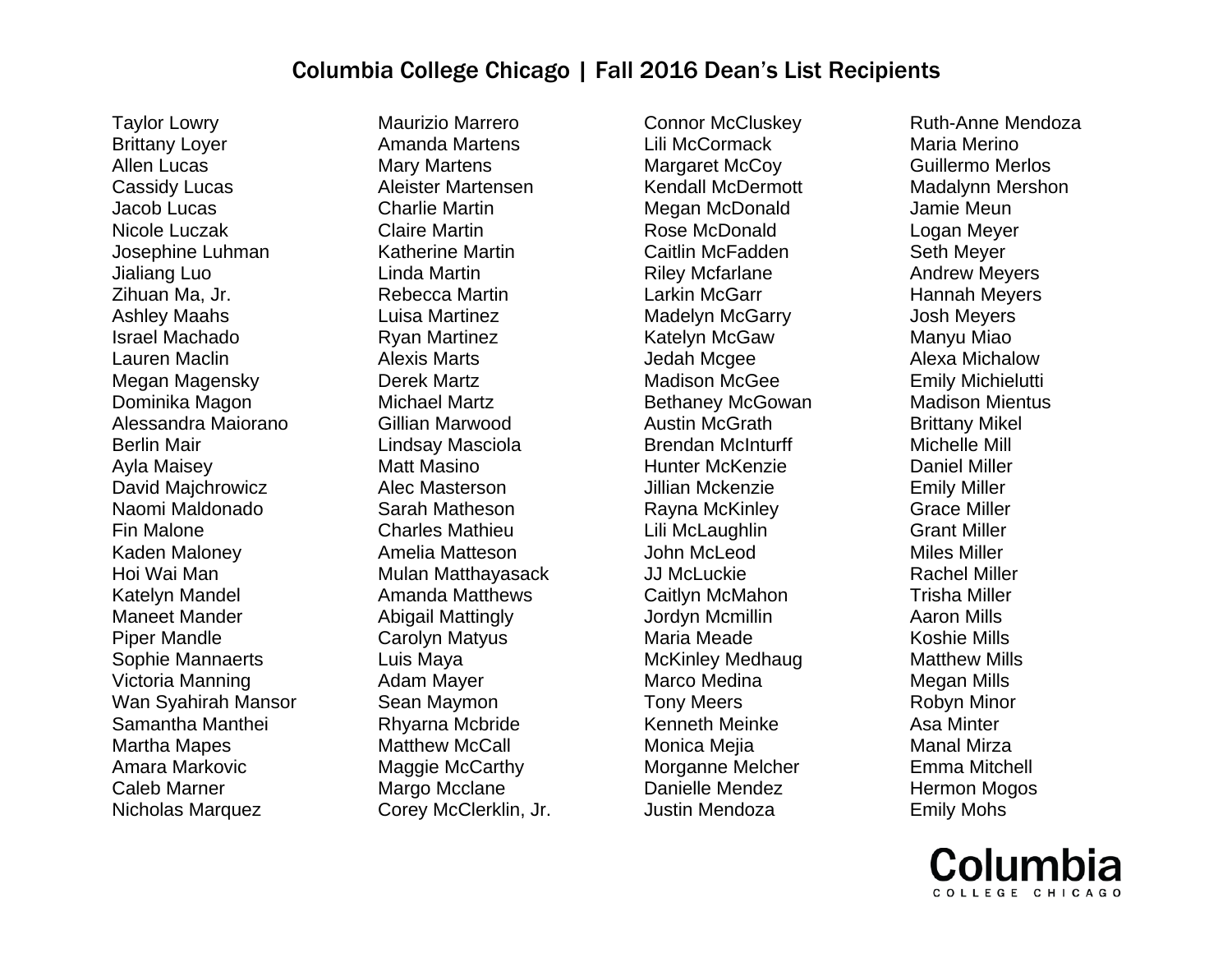Malin Molander Tom Molloy Lauren Monfeli Thomas Monforti Francisco Montalvo Lorena Montalvo Alyson Montemayor Sasha Montes de Oca Maggie Mooers Will Moore Jeremiah Morales Byron Morales-Beza, Jr. Jade Moreno Jocelyn Moreno Anna Moritz Andrew Morris Shane Morris Kendall Morrissette Daniel Morrissey Katherine Morrissey Kendall Morton Hailey Mott Kellen Mulcahy Brendan Mulchrone Michael Muldowney Noah Mulgrew Susannah Mulhern Sarah Mulroe Allison Muncy Oscar Munoz Erika Murillo Malika Murphy Jacqueline Murray

Kiana Murray Elizabeth Myrick Sam Myszka Donna Nadira April Nagel Umiko Nakamura Mallory Namoff Dania Nava Mohamed Nazar Lysbeth Neel Betsy Neis Crosby Nelson Ellinee Nelson McKenzie Netz John Newell Alexandra Newton Lina Ngo An Nguyen Tina-Kim Nguyen Vi-Anh Nguyen Vi-Linh Nguyen Elfjonviere NiBlack-Gray Jenn Nicholls Kristen Nichols Ryan Nickels Heather Nickles Warner Nieborg Therese Niedbala Chanel Nielssen Kevin Niesman Lauren Nieves Jason Nimako-Boateng Christian Nisbit

Raven Noble Daniel Norman Jenna North Isabella Norton Ryne Norton Angelo Nottoli Abby Novak Justin Novak Maya Nudo Kakrasana Nugroho Kathleen Nystrom Savannah Oakes Cory O'Brien Margaret O'Brien Christine Ocampo Gordon Ochi Veronica Oczowinski Mary Kathryn O'Donnell Calvin Oh Jessica Oh Natalie O'Hea Jeffrey O'Keeffe Jacob O'Leary Brandon Olmos Alexandra Olsen Olivia Olsen Dana Olson David Olszowy Garrett Omvig Esther Onate Sheridan O'Neal Dana Ontiveros Pyit Oo

Nicole Oritsejafor Aleksandra Orlikowska Scott Ortega Benjamin Ortiz Moeka Osada Oscar O'Shea Alexander Osiecki Taylor Osler Carlos Osuna Alon Otis Avery Otten Josh Otto Angel Overton James Oxyer Beyza Ozer Natalie Pacheco Eric Packer Allyson Paduano Celeste Paed Nick Palasz Anna Paliga Erika Pamplona Cian-Yu Pan Joseph Panelli Bianca Panos Dean Panos Elizabeth Pape Matt Parenti Celeste Paris Ariel Parrella-Aureli Rebecca Parsons Hannah Paster Abigail Pasterz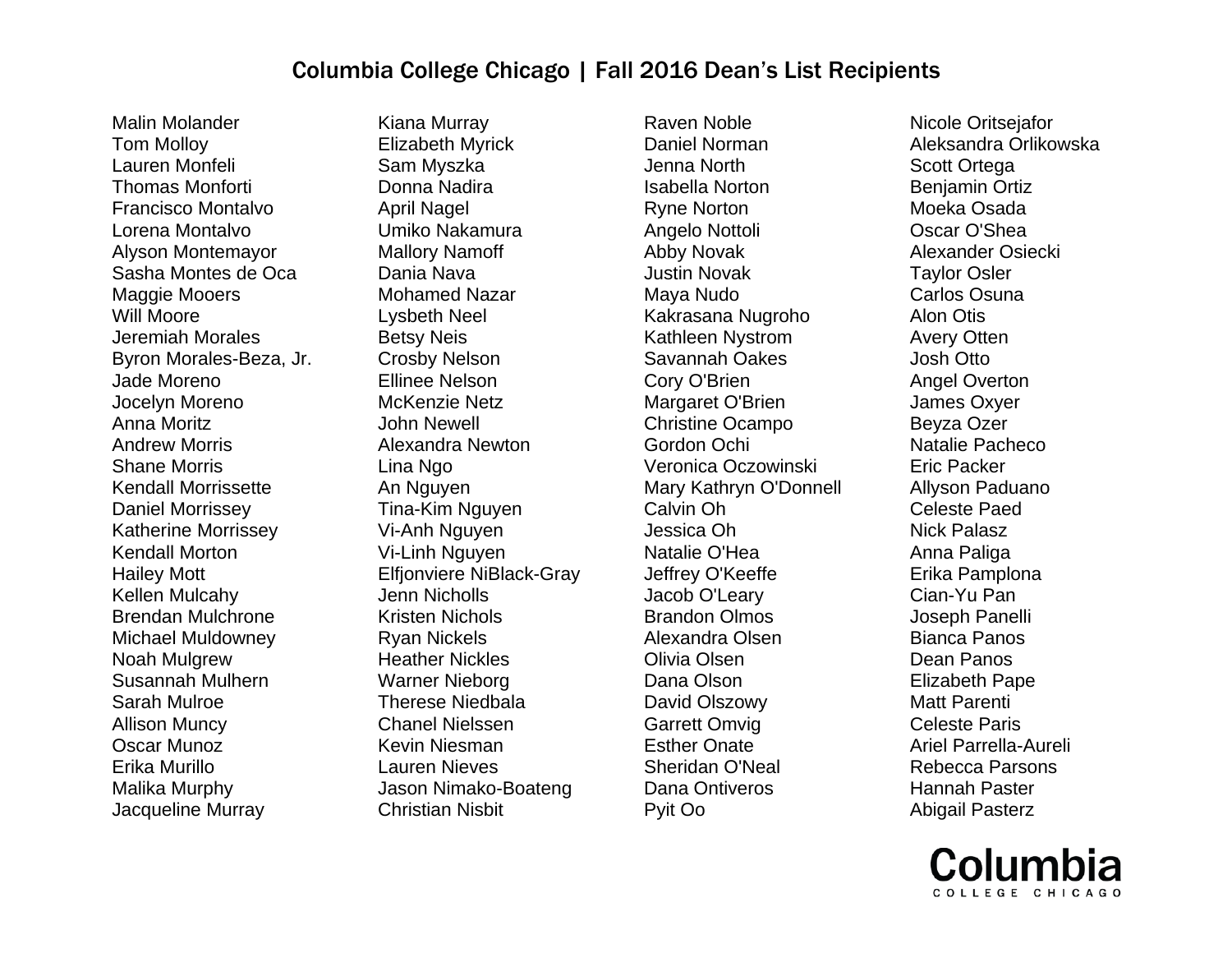Niki Patel Trenton Patterson, Jr. Marina Paul Melody Paul Isabella Paulitz Joseph Payeur, Jr. Maya Payne-Schomaker Benjamin Peachey Carola Pellegrino Michelle Pelletier Mariah Pendleton Sierra Pennala Elizabeth Pepin Chandler Pepper Damien Perard Paige Perconti Brendon Perdikis Abigail Perez Elizabeth Perez Nazareth Perez Priscilla Perez Carly Perkins Valerie Perrero Haylee Perrin Joseph Perrone Giovanni Perry Abigael Pestka Kraklio Melissa Petersen Maximillian Petot Charlie Petralia Ariella Phillipo Devin Phillips Malachi Phillips

David Piech Kyra Pikowitz Sarah Pilotte Hannah Pinson Emma Piotrowski Sydney Piwowar Margaret Plass Stephen Plazak Jessica Plocinik Kristina Plumb Lauren Plummer Anthony Podraza Jordan Pokorney Sophie Pokorny Clayton Polak Nathan Polak Sarah Pollitt Ben Polster Gregory Poole Jack Porter, II Anazia Potee Megan Pozywio Julianna Pressley Ian Preston Shyunna Price Madelena Primini Ashley Prine Jonah Pritchett William Pritts Danielle Przybysz Konrad Purta Tanner Puzio Gina Pydo

Jason Pyne Sarah Pyne Kayla Qualls Molly Quinn Adam Quiroz Molly Raduenz Amanda Rager Daniel Rago Maxwell Raimi Aurora Raimondi Zoe Raines Nicole Rainford Andy Ramos Isac Ramos Nicole Ramos Sandy Ramos Jesse Raney Mariah Rangel Cameron Rapata Michael Rapuano Jade Rector Robert Redline Chyna Reed Cole Reed Nathan Reed Jordan Reeder Jill Reedy Erin Reid Eric Reier Miranda Reinert Mikala Renda Katelyn Renze Jessica Rescigno Annabelle Revak Pete Reyes Zoey Reyes Julia Richardson Khloe Richardson Marlena Richardson Rebecca Richmond Shawn Rieke Glenn Rife Quinn Rigg Jenna Rillie Edgar Rios Myranda Risley Therese Ritchie Conor Ritchie-Dunham Luis Rivera Camila Rivero Sierra Rivero Olivia Rix Hassan Rizvi Sebastian Roach Andrew Roark Athena Roberts-Forouzi Courtney Robinson Mariah Robinson Savana Robinson Nathan Rodgers Alejandra Rodriguez Gabriel Rodriguez Gabriela Rodriguez Shannel Rodriguez Teresa Rodriguez Eleanna Rogers

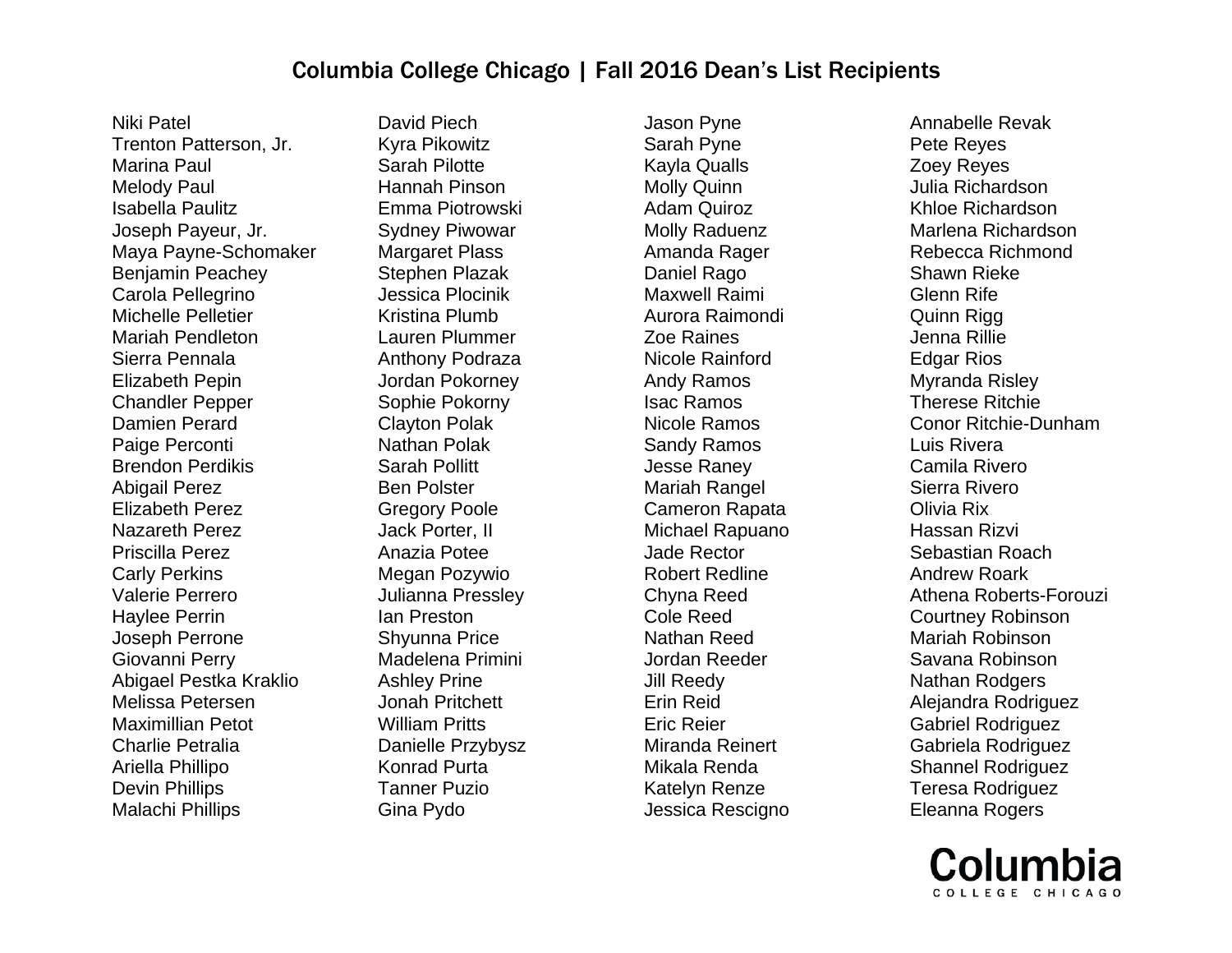Christopher Rohrbeck Jon Roman Johnny Romer Thomas Ronningen Sidney Rosene Charles Ross Haley Ross Grace Roushdi Laura Rovak Shaelyn Rowe Maddison Roy Mary Rudacille Cat Runner Kenneth Rupp Zackary Rupp John Russell Tirzah Russell Sam Ryan Alana Saad Anam Sadick Brianna Sage Andrea Salcedo Llaurado Gregorio Salinas, Jr. Simone Salis Clarissa Salman Ibrahim Samra Giselle Sanchez Pedro Adrian Sandoval Robert Sandoval Brianna Santillanes Zoe Sapienza Sydney Sargis

Brittany Sarillo Emily Sarra Katherine Savely Melissa Sawa Kirby Saxton Hope Sayre Tonya Scaramuzza Ilaria Scarcella Mitchell Schaedler Molly Schafer Rachel Schafer Olivia Schappacher Bradley Scheer Samantha Schickel Lindsey Schiefelbein Hannah Schierbeek Brittani Schiller Bronwyn Schlaefer Rebecca Schlifer Daniel Schmidt Elana Schmidt Jacob Schmidt Bethany Schmieder Rachel Schneider Maria Schrater Rachel Schrock Carsen Schroeder Miles Schuett Megan Schuetter Jacob Schuler Sierra Schuler Rose Schultz Scott Schultz

Travis Schultz Madeline Schulz Marygrace Schumann Jacob Schwarz Belinda Scruggs Marceia Scruggs Kendra Searl Alexandra Secrieru Dalton Seebruck Adele Sego Jonathan Seibert Edward Seitz Cassandra Selsor Kylee Sena Atiyya Shahab Jessica Shaker Kathleen Shanahan Danny Shapiro Dame Shea Madison Sheets Cameron Shelton Jocelyn Shelton Rebecca Shenefield Sydney Shephard Brooke Sherman Miranda Sherman Gregory Sherrer Nicholas Shinners Emily Shoop Matthew Shope Arden Short Alexander Shoup Zhenghan Shuai

Nayyab Siddiqui Donna Siegel Hannah Siglin Jessica Siletzky Edith Silva Lawrence Silveira Alex Silverman Isaiah Silvia-Chandley Elaine Simmons Aaliyah Sims Michael Singleton Andrew Skoda Ana Skolnik Emily Skudlarek Haley Slamon Connor Slaten Christine Slavik TyKira Smalls Angel Smith Bianca Smith Bryan Smith Ckinu Smith Copeland Smith Drew Smith Emma Smith Erika Smith Gianna Smith Iratxe Smith Kimberly Smith Mary Smith McKinzie Smith Samantha Smith Sierra Smith

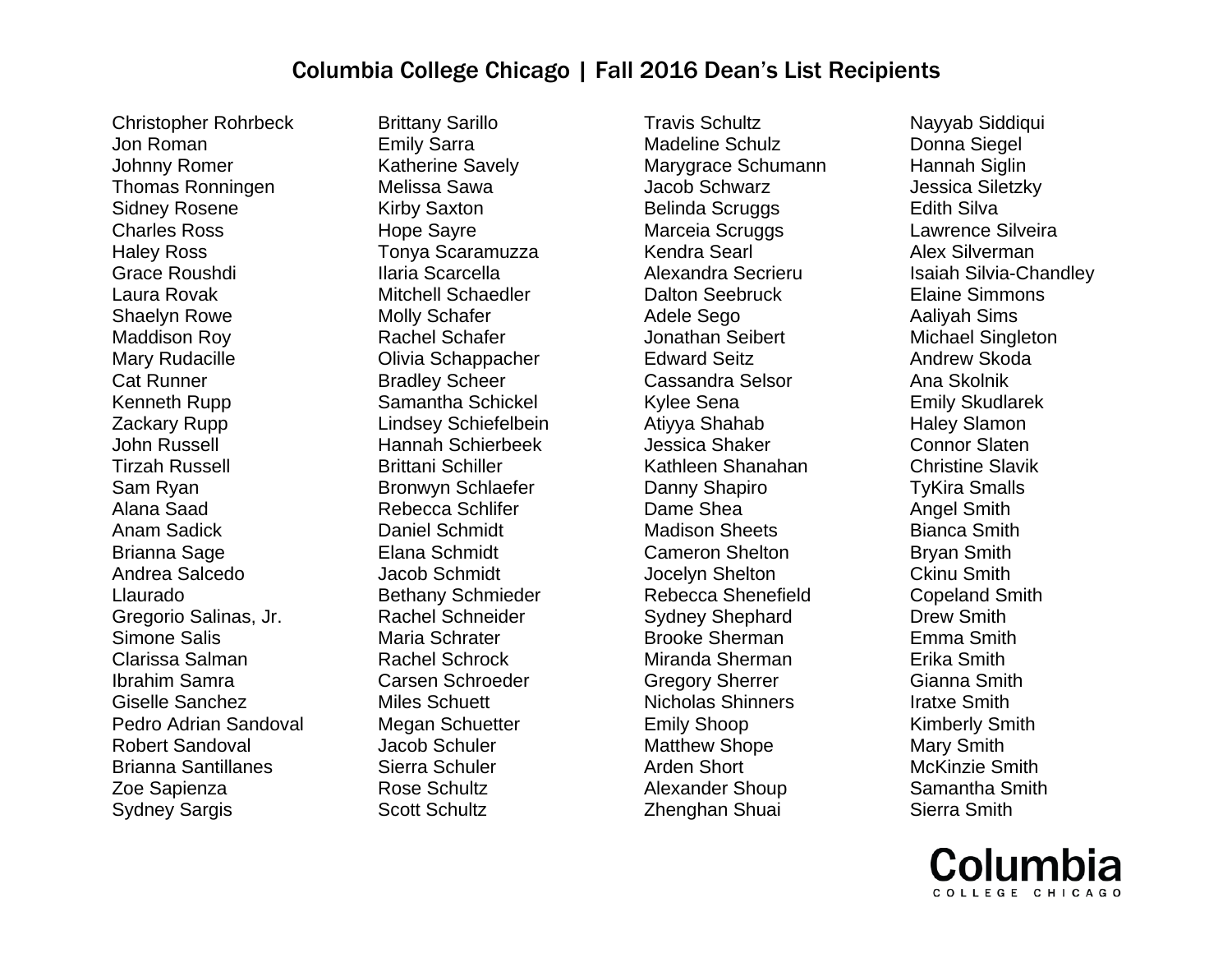Taylor Smith Tyler Smith Sara Snyder Ashley Sodomire Blake Sokoloff Sharlene Solis Katherine Sora Evelyn Soraghan Camila Soriano Morgan Sosic Eliza Spogis Sydney Sprandel Avery Springer Paige Spychalski Katheryn Stacey Evan Staley Kelvin Stallings Sierra Stamm Samantha Stange Brandon Stanley Claire Stanton Maxwell Stark Matthew Starr Sebastian Steinberger Gretchen Sterba Sam Sterbenz Courtney Stevens Mackenzie Stevens Angelica Stewart Brett Stewart Milo Stewart Brock Stillmunks

Ethan Stocking-Anderson Scott Storiz Peyton Storz Gwendolyn Stovall Carly Strait Samantha Strandberg Jade Strick Lavance Strickland Andrea Strickler Noa Strizover Scott Strom Alexander Stuart Mariah Stuart Madelynn Stuenkel Naomi Stuhlman Mariah Suarez Cayla Sudie Grita Sudziute Logan Sullivan Peter Sullivan Benjamin Sundwall Ian Surroz Gary Sutton, Jr. Jared Sutton Keyleigh Sutton Joseph Swafford Austin Swain Raquel Swearingen Mahnoor Syed Megan Szajna Gabrielle Szynski Liza Tabak

Amanda Tan Silvia Tangaro Vidal Tapia Ashleigh Tarkington Megan Tarpinian Alyson Taus Arianna Terlitsky William Terry Elinor Thomas Julia Thomas Russell Thomas Osiris Thomas-Miller Ava Thommen Abigail Thompson Mirina Thompson Sidney Thompson Baylee Thorburn Benjamin Thornburgh Kurian Thottupuram Travis Thurmond Mark Tilley Mariel Tishma Zach Tobar Aja Todd Dylan Todd Dalton Tokarczyk Natalie Toland Katlyn Tolly Bethany Tomasian Amber Torrence Alexander Torres Andrea Torres Coraima Torres

Mia Torres Joseph Torricelli Danielle Tortolani Simone Townsend Mathew Townsley Bridget Treas Sarah Trobee James Tsitiridis Autumn Tso Anastasia Tsopelas Alexa Tufenkjian Lois Tuman Angel Turan Krystal Turner Lauren Tussey Clare Tuuri Caitlin Tyrrell Claire Tyznik Sarah Uhlarik Louise Upchurch Ethan Uphouse Danielle Uppleger Alexander Vaca Regina Valdez Sara Valdez Edon Valdman Jude Valentin Rachel Van Dyke Lauren Van Reken Charles VanderKlipp Toni Varchetto Maria Varela Angelina Vargas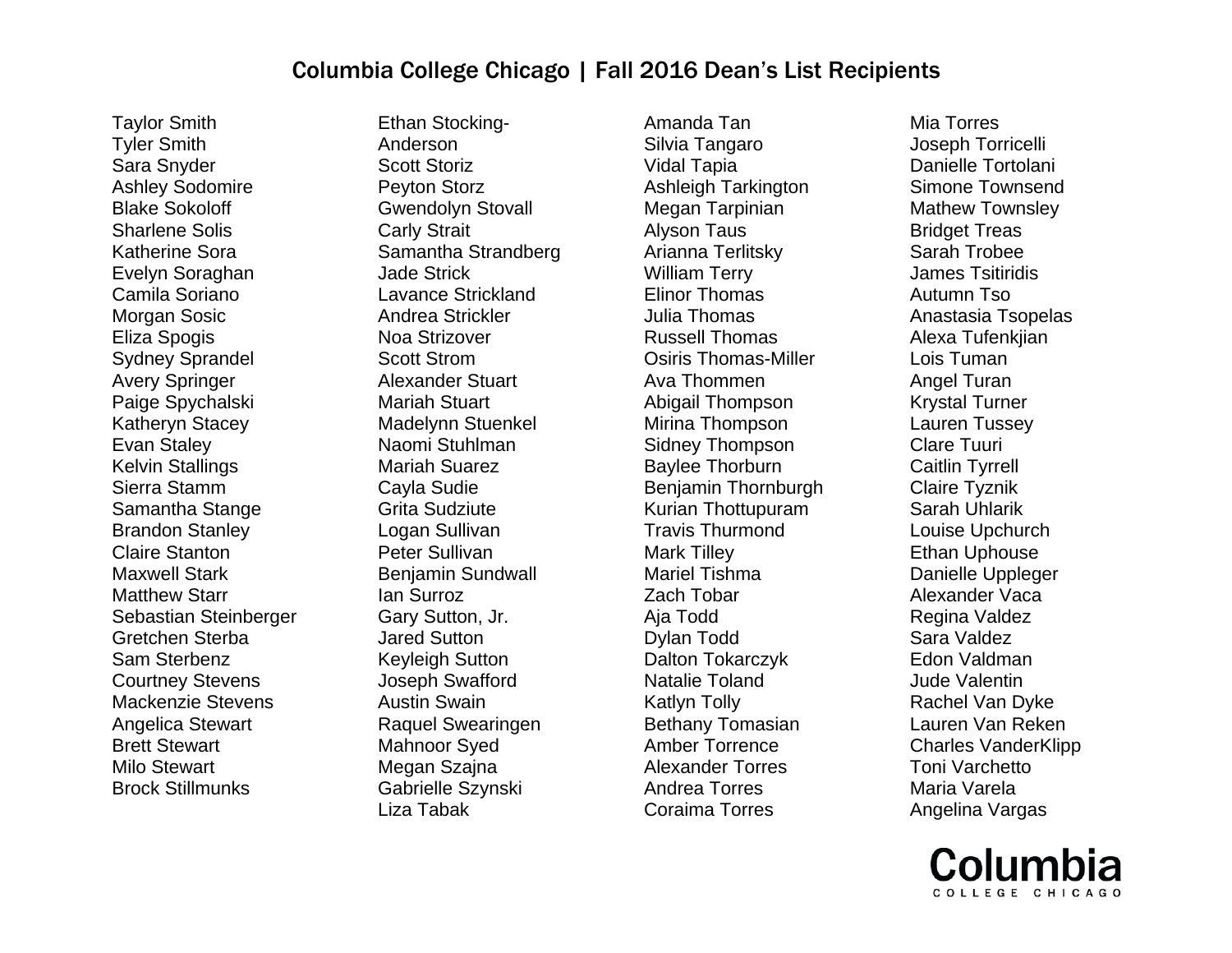Chloe Vavra Mackenzie Vavra Arlene Vecchi Paul Vedier Daniel Vega Lorence Velasco Brian Venckus Whitney Vera Matthew Vergun Adrien Verus Sarah Vesely Juan Villada Victoria Villanueva Arthur Vinas Elena Vincent Gregory Virgin Sophia Vitello Annaliese Voci Henry Voellmecke Valerie Von rubio Alec Vondrasek, Sr. Sara Vos Bethany Voshell Mykhaylo Vuchastyy Christopher Vukasin Zoe Vulgamott Ben Wachs Rachel Wagner Abigail Walburn Joshua Waldby Lindsey Walker Karolina Walkosz Hanna Walkowaik

Anna Wallace Austin Walsh Michael Walsh Sadie Walton Aobo Wang Duoduo Wang Jing Wang Yilan Wang Paxton Wanink Timothy Warner Brendan Wascher Brittany Washington Emily Waters Maris Watson-Hall Ava Watts Jessina Weary Bonnie Wease Stormy Weaver Jeremy Weber Katie Mae Weber Marissa Weber Raven Weil Zu Weinger Tina Weingroff Colton Weiss Madeline Wellen Nicole Werth Ryan West Chelsea Westmoreland Dane Wheaton Alexianna Wheeler Moriah Wheeler Silas Wheeler

Kira Whitaker Paige Whitaker Carson White Elizabeth White Josiah White Martin White Natalia White Grace Whitmire Kinsey Whitt Joshua Whittom Kathryn Wienner Sadie Wiese Isiah Williams Julianne Williams Kathryn Williams Leighton Williams Margaret Williams Shanice Williams Brent Wilson Kate Wilson Kyle Wilson Rebekah Wilson Su Thiri Win Jonathan Winicki Amanda Winkler Ryan Winnicki Ashleigh Wirtz Emily Witkowski Camille Woerner Jennifer Wojcik Austin Wolfe Courtney Wolfe Lauren Wolfe

Andrew Womack Anson Wong Alison Wood Frances Wood Courtney Woodard Aurin Woods Bryanne Woods Jamie Woods Claire Woolcott Bailey Workman Jennifer Worrell Alexis Wraight Ellie Wright Taylor Wyles Sienna Wynn Yudi Xia Yongshi Xiao Adam Xiong Sarah Yahya G-Jun Yam Maria Gavrina Ysabel Yaneza Bingyu Yang Meng Yang Lindsay Yates Sung Yim Hannah Yonan Allison Young Dakoda Young Emma Young Scarlett Young Vladyslav Zaiets Zalikha Zamri